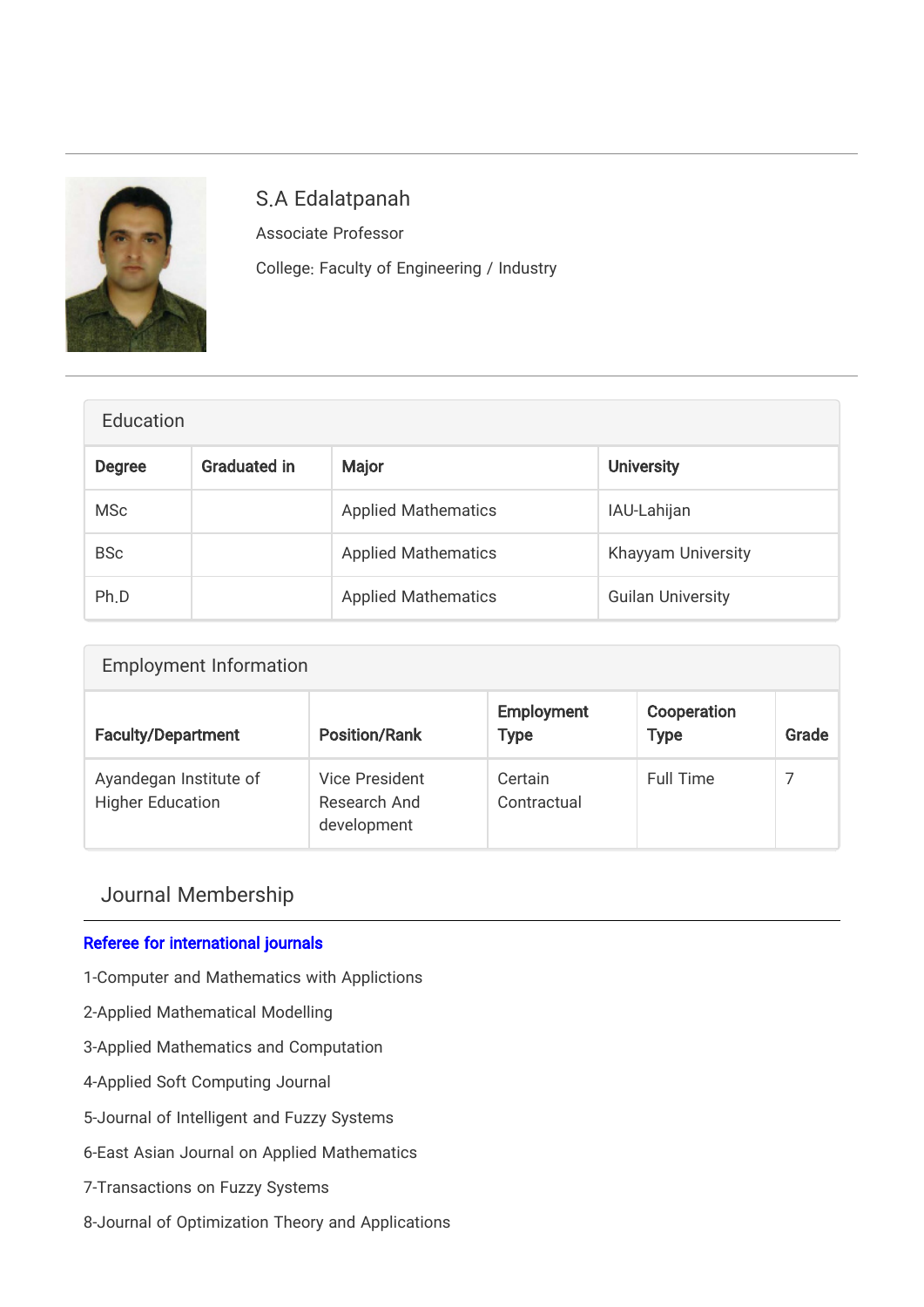9-Numerical Algorithms

10-Computational and Applied Mathematics

11-Annals of Operations Research

12-BIT Numerical Mathematics

13-Iranian Journal of Fuzzy Systems

14-International Journal of Mathematics

15-Proceedings of the Institution of Mechanical Engineers, Part G: Journal of Aerospace Engineering

16-Mathematical Problems in Engineering

17-Applications and Applied Mathematics

18-Scientia Iranica

19-Proceedings of the Institution of Mechanical Engineers, Part N: Journal of Nanomaterials, Nanoengineering and Nanosystems

20-International Journal of Industrial Mathematics

21-IEEE Transactions on Cybernetics

22-IEEE Access

23-Journal of Global Optimization

24-Information Sciences

25-Numerical Mathematics: Theory, Methods and Applications

26-Soft Computing

27-Int. J. of Operational Research

#### :Editors-in-Chief

#### [International Journal of Research in Industrial Engineering](http://www.riejournal.com/journal/editorial.board)

#### :Editorial Boards

[Journal of Applied Research on Industrial Engineering](http://www.journal-aprie.com/) [Journal of Decisions and Operations Research](http://www.journal-dmor.ir/) American Journal of Computation, Communication and Control International Journal on Numerical and Analytical Methods in Engineering (IRENA) Applied and Computational Mathematics American Journal of Numerical Analysis International Journal of Applied Mathematics and Statistical Sciences International Journal of Mathematical Analysis and Applications Universal Journal of Applied Mathematics Pure and Applied Mathematics Journal American Journal of Applied Mathematics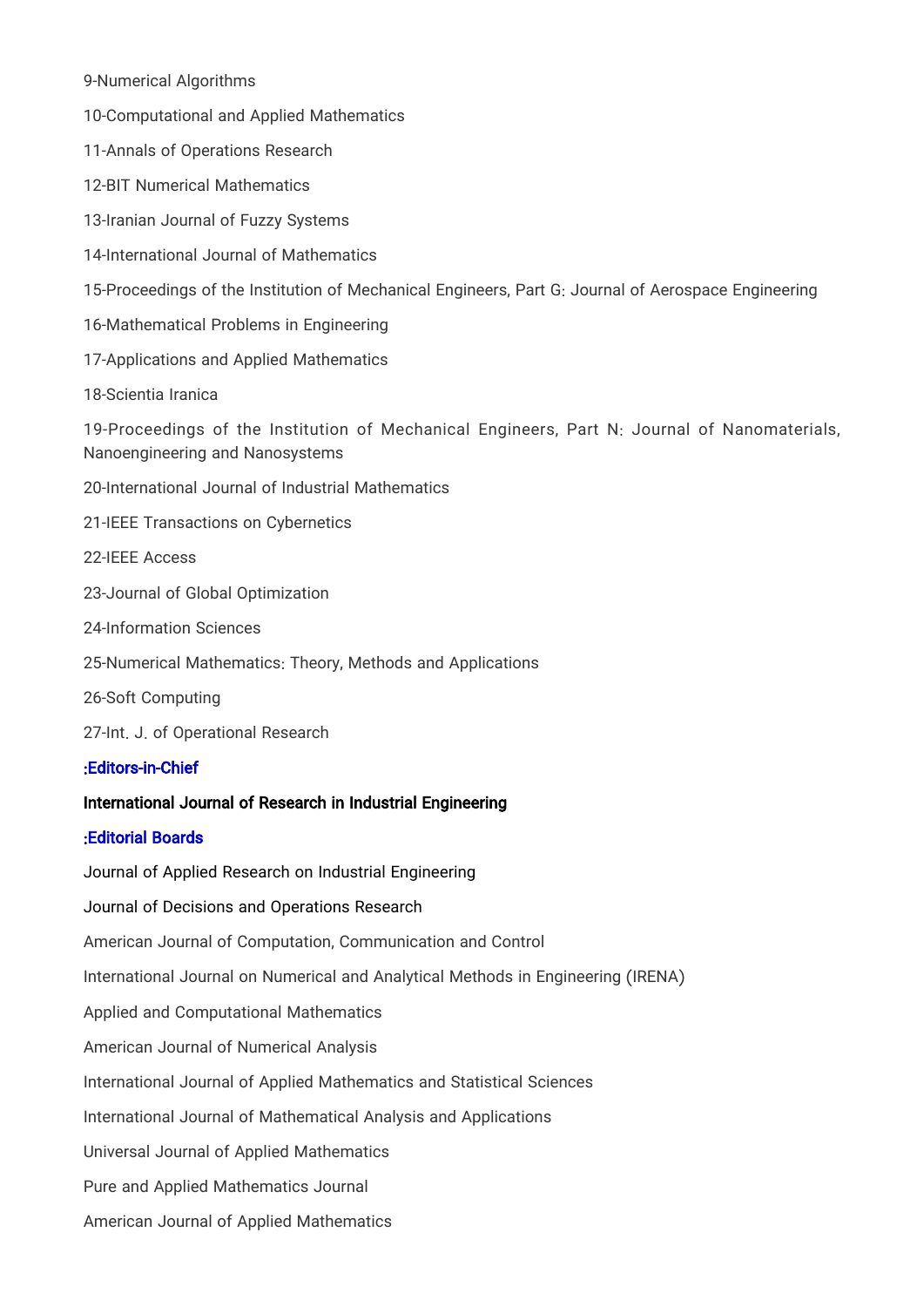Journal of Mathematics and Applications Journal of Physical Science Research Information Sciences and Computing Bulletin of Mathematics and Statistics Research Aloy Journal of Soft Computing and Applications Frontiers of Mathematics and Its Applications

### Recent Publications

#### Recent Book:

Modern Optimization Algorithms and Applications in Engineering and Economics; Ch.21: Verification of Iterative Methods for the Linear Complementarity Problem. IGI Global, 2016. 1-684. doi:10.4018/978-1-4666-9644-0. ISBN13: 9781466696440.

#### Recent Papers:

#### [2020]

[1] Edalatpanah, S. A.. On the preconditioned projective iterative methods for the linear complementarity problem. RAIRO-Operations Research. DOI: https://doi.org/۱۰.۱۰۵۱/ro/۲۰۱۹۰۰۲. (ISI-WOS)

[2]Azarboni, H. R., Rahimzadeh, M., Heidari, H., Keshavarzpour, H., & Edalatpanah, S. A.. Chaotic dynamics and primary resonance analysis of a curved carbon nanotube considering influence of thermal and magnetic fields. Journal of the Brazilian Society of Mechanical Sciences and Engineering, doi.org/۱۰.۱۰۰۷/s۴۰۴۳۰-۰۱۹-۱۷۹۵-۷. (ISI-WOS)

[3] Nejati, F., & Edalatpanah, S. A. Experimental investigation for the effect of fiber on the mechanical properties of light-weight concrete under dry and wet conditions. International Journal of Structural Integrity. Vol. ahead-of-print No. ahead-of-print. [https://doi.org/۱۰.۱۱۰۸/IJSI-۰۴-۲۰۱۹-۰۰۳۶. \(](https://doi.org/۱۰.۱۱۰۸/IJSI-۰۴-۲۰۱۹-۰۰۳۶)ISI-WOS)

## [2019]

[1] Edalatpanah, S. A., and F. Smarandache. Data Envelopment Analysis for Simplified Neutrosophic Sets, Neutrosophic Sets & Systems ۲۹ (۲۰۱۹),۲۱۵-۲۲۶.(ISI-WOS)

[2] Xinna Mao, Xiuwang Wang, S. A. Edalatpanah, M. Fallah. (۲۰۱۹) ,The Monomial Preconditioned SSOR Method for Linear Complementarity Problem. IEEE Access, Vol. Υ Issue ۱. Υ٣۶۴٩-Υ٣۶۵۵. (ISI-WOS)

[3] Wang, W., Zhou, Z., Edalatpanah, S. A., & Najafi, S. E. (۲۰۱۹). A new Approach for the Modulus-Based Matrix Splitting Algorithms. IEEE Access, ۷, ۱۰۰۱۴۳-۱۰۰۱۴۶.(ISI-WOS)

[4] R. Kumar, S. A. Edalatpanah, S. Jha, R. Singh. (۲۰۱۹) , A Pythagorean fuzzy approach to the transportation problem. Complex & Intelligent Systems, Vol. ۵ Issue ۲. ۲۵۵–۲۶۳. (ISI-WOS) [5] R. Kumar, S. A. Edalatpanah, S. Jha, S., Broumi, A. Dey. A Multi-Objective Programming Approach to Solve Integer-Valued Neutrosophic Shortest Path Problems. Neutrosophic Sets & Systems, ۲۴(۲۰۱۹) ۱۳۴- ۱۴۹. (ISI-WOS)

[6] Ramezannejad Azarboni,H., Edalatpanah, S. A. (۲۰۱۹). Chaotic vibrations of a harmonically excited carbon nanotube with consideration of thermomagnetic filed and surface effects. Proceedings of the Institution of Mechanical Engineers, Part C: Journal of Mechanical Engineering Science,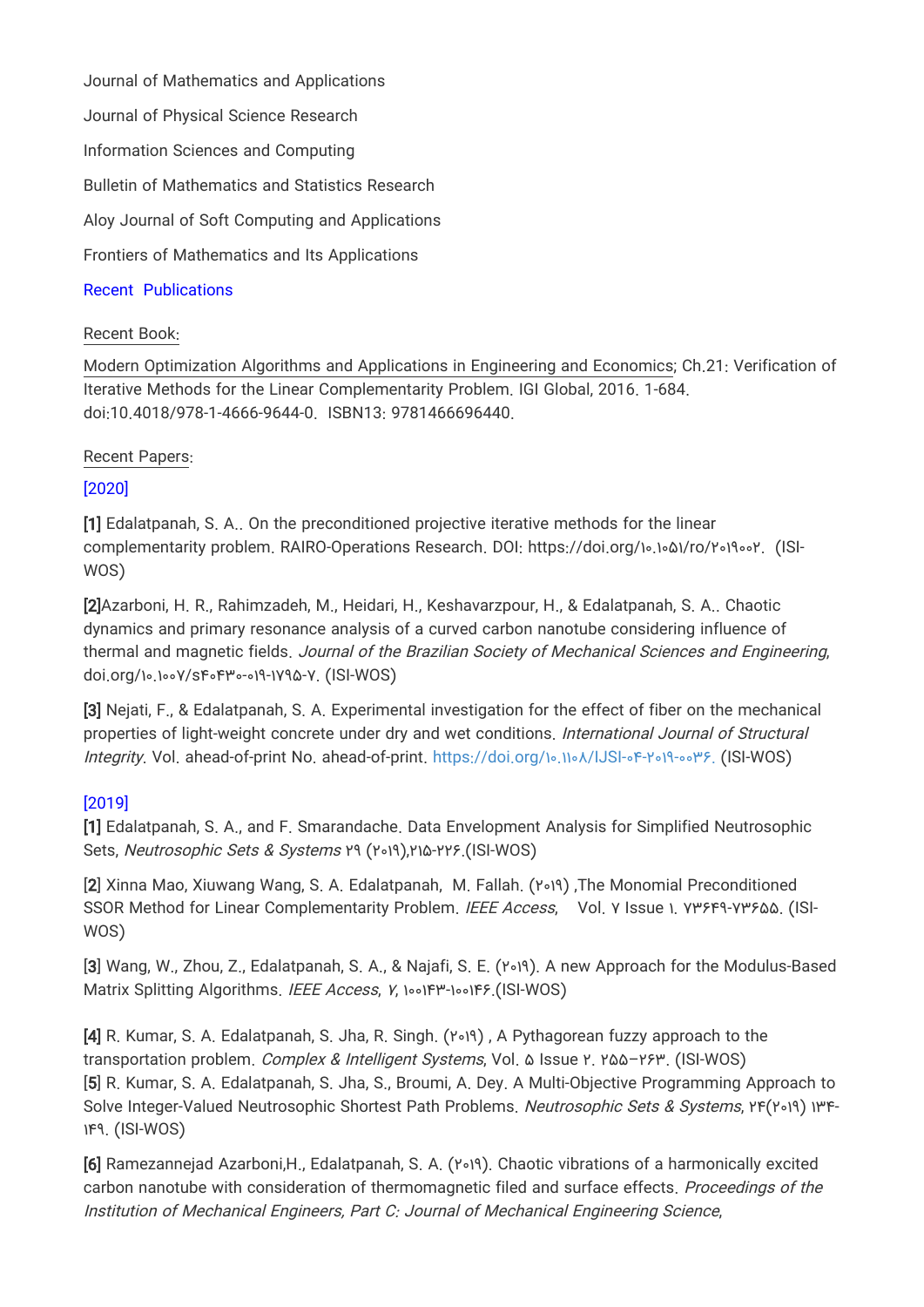۰۹۵۴۴۰۶۲۱۸۸۲۳۸۱۰. (ISI- WOS)

[7]Hassanzadeh-Aghdam, M. K., Edalatpanah, S. A., & Azaripour, S. (۲۰۱۹). Interphase region effect on the biaxial yielding envelope of SiC fiber-reinforced Ti matrix composites. Proceedings of the Institution of Mechanical Engineers, Part C: Journal of Mechanical Engineering Science, ۲۲۳(۶), ۲۰۴۴–۲۰۵۵. (ISI-WOS)

[8] Nejati, F., Ahmadi, S., & Edalatpanah, S. A. (۲۰۱۹). Experimental investigation of zeolite and limestone powder on self-compacting concrete strength after early loading. International Journal of Structural Integrity, Vol. ۱۰ No. ۴, pp. ۵۱۵-۵۳۳. (ISI- WOS)

[9]Sapan Kumar Das, S. A. Edalatpanah, T. Mandal, A new method for solving linear fractional programming problem with absolute value functions. International Journal of Operational Research. ۳۶(۲۰۱۹), ۴۵۵-۴۶۶. (Scopus)

[10] R. Kumar, S. A. Edalatpanah, S. Jha, S., Gayen, R. Singh. A novel approach to solve Gaussian Valued Neutrosophic Shortest Path Problems . International Journal of Engineering and Advanced Technology, ۸(۲۰۱۹) ۳۴۷-۳۵۳. (Scopus)

[11] R. Kumar, S. A. Edalatpanah, S. Jha, S., Gayen, R. Singh. (۲۰۱۹) , Solving shortest path problems using fuzzy weighted arc length. International Journal of Innovative Technology and Exploring Engineering, Vol. ۸ Issue ۶. Article in Press (Scopus).

## [2018]

[1] Edalatpanah, S. A. (2018). On the Modified Methods for Irreducible Linear Systems with L-Matrices. Bulletin of computational applied mathematics, 6(1), 119-128. (ISI-WOS)

[2] R. Kumar, S. A. Edalatpanah, S. Jha, S., Broumi, A. Dey. Neutrosophic Shortest Path Problem. Neutrosophic Sets & Systems, 23(2018) 5-15 . (ISI-WOS)

[3] Sapan Kumar Das, S. A. Edalatpanah, T. Mandal, A proposed model for solving fuzzy linear fractional programming problem: Numerical Point of View. Journal of Computational Science. 25(2018), 367-375. (ISI-WOS)

[4] M. K. Hassanzadeh, S. A. Edalatpanah, Viscoelastic behavior of Silica nanoparticle/polyimide nanocomposites using finite element approach. *International Journal of Nano Dimension*, 9(2018), 112-122. (ISI-WOS)

--------------------------------------------

[1] Sapan Kumar Das, S. A. Edalatpanah, T. Mandal, A proposed model for solving fuzzy linear fractional programming problem: Numerical Point of View. Journal of Computational Science. 25(2018), 367-375, (ISI-WOS)

[2] M. K. Hassanzadeh, S. A. Edalatpanah, Viscoelastic behavior of Silica nanoparticle/polyimide nanocomposites using finite element approach. International Journal of Nano Dimension, 9(2018), 112-122. (ISI-WOS)

[3] S.A. Edalatpanah, S. A. (2017). Modified Iterative Methods for Solving Fully Fuzzy Linear Systems. Fuzzy Systems: Concepts, Methodologies, Tools, and Applications: Concepts, Methodologies, Tools, and Applications, (2017). (ISI-WOS)

[4] Sapan Kumar Das, T. Mandal, S. A. Edalatpanah.(2017) Erratum to: A mathematical model for solving fully fuzzy linear programming problem with trapezoidal fuzzy numbers. Applied Intelligence, 46(3), 520-520. (ISI-WOS)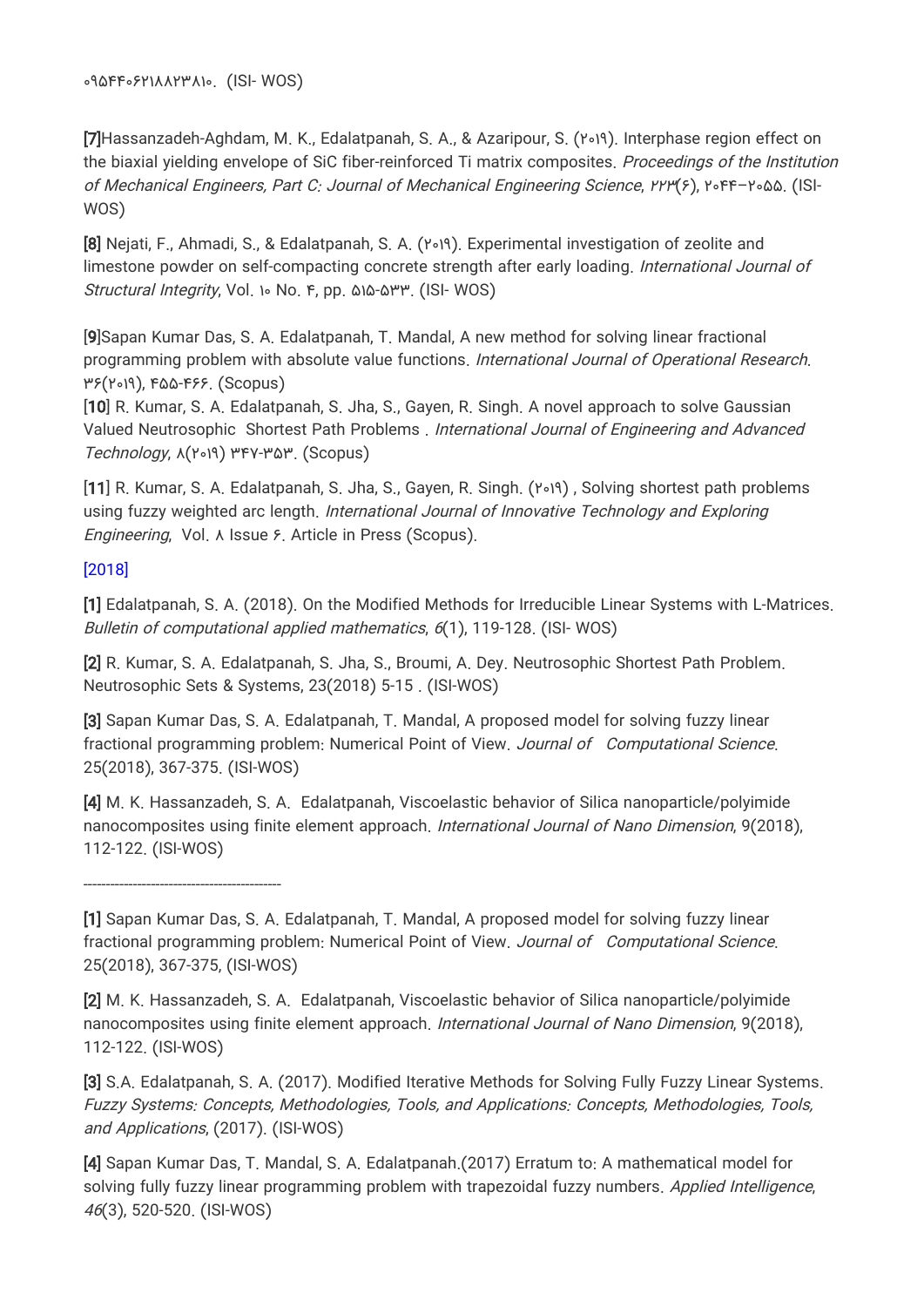[5] Sapan Kumar Das, T. Mandal, S. A. Edalatpanah, A new approach for solving fully fuzzy linear fractional programming problems using the multi-objective linear programming. RAIRO-Operations Research 51 (1), 285-297. (ISI-WOS)

[6] A. G. Talouki, M. Majdi, S. A. Edalatpanah, An Introduction to Various Algorithms for Video Completion and Their Features: A Survey. Journal of Computer Sciences and Applications, 5(2017), 1-10.

[7] A. G. Talouki, M. Majdi, S. A. Edalatpanah, Video Inpainting Using a Contour-based Method in Presence of More than One Moving Objects. International Journal of Advanced Engineering and Management, 2(2017), 37-44.

[8] H. Beheshti, F. Poorahangaryan, S. A. Edalatpanah, NewsSE: An Ontology-based Search Engine for News, Computer Science and Information Technology, 5, no. 2 (2017): 37-49.

[9] H. Saberi Najafi, S. A. Edalatpanah, On The Preconditioned GAOR methods for weighted linear least squares problems, Engineering computations, (Emerald ), 33(2016) 622 - 639. (ISI-WOS)

[10] H. Saberi Najafi, S. A. Edalatpanah, A. H. Refahi Sheikhani, An analytical method as a preconditioning modeling for systems of linear equations, Computational and Applied Mathematics (springer), (2016) . doi:10.1007/s40314-016-0376-y. (ISI-WOS)

[11] Sapan Kumar Das, T. Mandal, S. A. Edalatpanah , A mathematical model for solving fully fuzzy linear programming problem with trapezoidal fuzzy numbers, Applied Intelligence, (2016), DOI 10.1007/s10489-016-0779-x. (ISI-WOS)

[12] H. Saberi Najafi, S. A. Edalatpanah, H. Aminikhah, Linear Legendre Multi-wavelets Method for Solving Systems of Fredholm integral equations, Mathematical Reports ,18 (2016). (ISI-WOS).

[13] A. Hosseinzadeh, S.A. Edalatpanah, A new approach for solving fully fuzzy linear programming by using the lexicography method, Advances in Fuzzy Systems, (2016. Article ID 1538496, 6 pages. (ISI-WOS)

[14] J. Pourqasem, S. A. Edalatpanah, Verification of Super-Peer Model for Query Processing in Peerto-Peer Networks. In Innovative Research and Applications in Next-Generation High Performance Computing (pp. 306-332). IGI Global. (2016). (ISI-WOS)

[15] A. Hosseinzadeh, S.A. Edalatpanah, Classification Techniques in Data Mining: Classical and Fuzzy Classifiers. Emerging Research on Applied Fuzzy Sets and Intuitionistic Fuzzy Matrices, (2016). (ISI-WOS)

[16] H. Saberi Najafi, S. A. Edalatpanah, H. Dutta, A nonlinear model for fully fuzzy linear programming with fully unrestricted variables and parameters. (Elsevier), Alexandria Engineering Journal, 55(2016), 2589-2595.

[17] H. Saberi Najafi, S. A. Edalatpanah, A New Family of (I+S)-type Preconditioner with Some Applications, Computational and Applied Mathematics, 34(2015), 917-931, (ISI-WOS)

[18] H. Saberi Najafi, S. A. Edalatpanah, H. Aminikhah, An Algorithmic Approach for Solution of Nonlinear Fredholm- Hammerstein Integral Equations,. Iranian Journal of Science and Technology (Sciences), 39 (2015), 399-406 (ISI-WOS)

[19] H. Saberi Najafi, J. Pourqasem, S. A. Edalatpanah, The use of super node to process query in peerto-peer networks , Digital Technologies, 3 (2015), 28-32

[20] Shamooshaki, M. M., A. Hosseinzadeh, S.A. Edalatpanah, A new method for solving fully fuzzy linear programming problems by using the lexicography method, Applied and Computational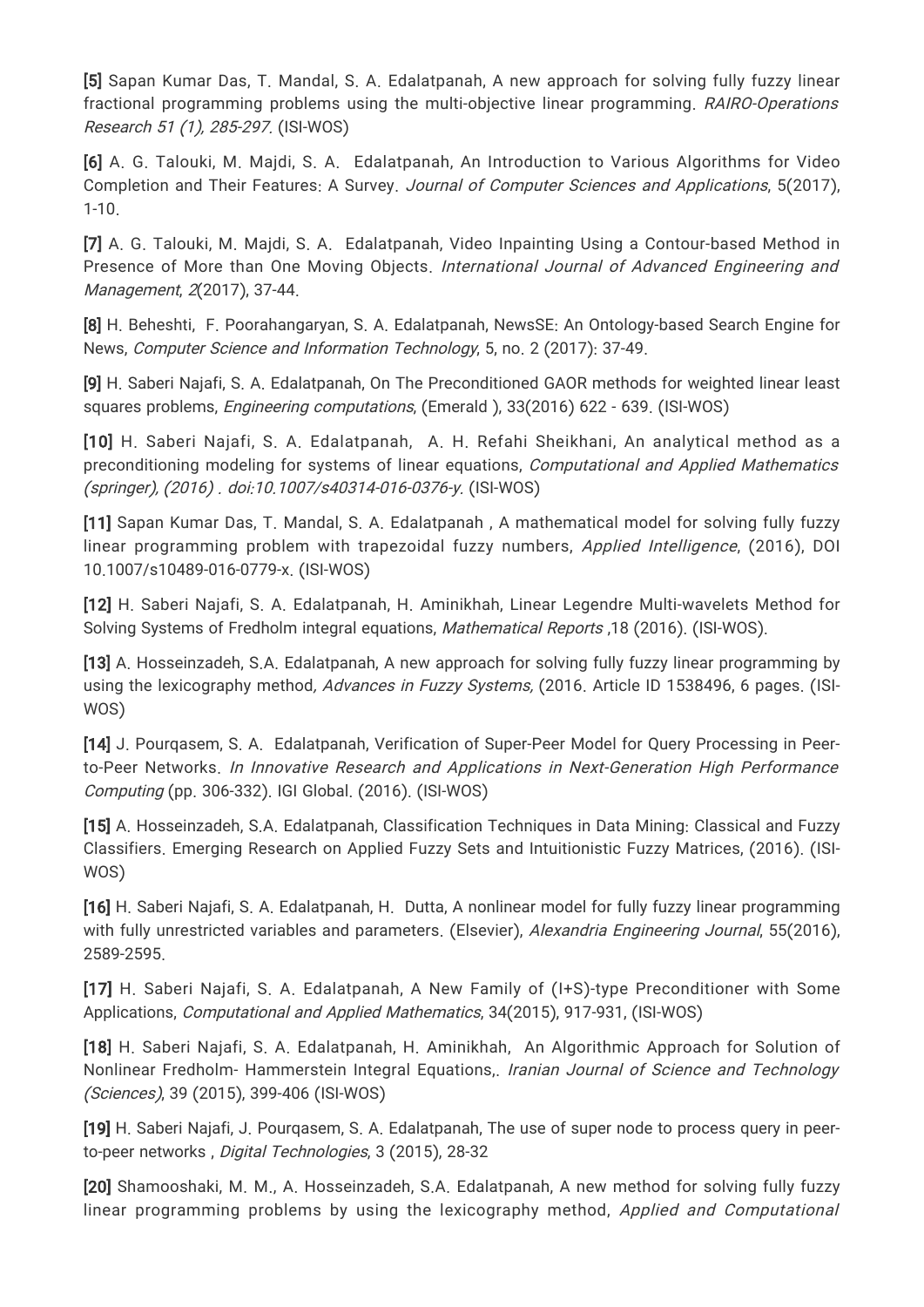Mathematics., 4 (2015): 1-3.

[21] Sapan Kumar Das, T. Mandal, S. A. Edalatpanah, A note on "A new method for solving fully fuzzy linear fractional programming with a triangular fuzzy numbers", App. Math. and Comp. Intel., Vol. 4 (1) (2015) 361–367

[22] H. Saberi Najafi, S. A. Edalatpanah, G.A. Gravvanis, An Efficient Method for Computing the Inverse of Arrowhead Matrices. Applied Mathematics Letters (Elsevier), 33 (2014) 1-5.(ISI-WOS)

[23] H. Saberi Najafi, S. A. Edalatpanah, Homotopy Perturbation Method for Linear Programming Problems , Appl. Math. Model (Elsevier), 38(2014), 1607-1611. (ISI-WOS)

[24] H. Saberi Najafi, S. A. Edalatpanah, A. H. Refahi Sheikhani, Convergence Analysis of Modified Iterative Methods to Solve Linear Systems , Mediterranean Journal of Mathematics (springer), 11(2014)1019-1032(ISI-WOS)

[25] H. Saberi Najafi, S. A. Edalatpanad , A new modified SSOR iteration method for solving augmented linear systems, International Journal of Computer Mathematics, (Taylor & Francis) 91(2014): 539–552 (ISI-WOS)

[26] H. Saberi Najafi, S. A. Edalatpanah, on the modified symmetric successive overrelaxation method for augmented systems. Computational and Applied Mathematics (Springer),(2014) doi:10.1007/s40314-014-0127-x (ISI-WOS)

[27] H. Saberi Najafi, S. A. Edalatpanah, S. Shahabi, The Mixed Type Splitting Methods for Solving Fuzzy Linear Systems, Applied Computational Intelligence and Soft Computing, vol. 2014, Article ID 960795, 7 pages, 2014. doi:10.1155/2014/960795 (ISI-WOS)

[28] H. Saberi Najafi, S. A. Edalatpanah, N. Vosoughi, A discussion on the practicability of an analytical method for solving system of linear equations, American Journal of Numerical Analysis 2(3) (2014) 76-78.

[29] E. Abdolmaleki , S. A. Edalatpanah ,Chebyshev Semi-iterative Method to Solve Fully Fuzzy linear Systems, Journal of Information and Computing Science, 9(1)(2014) 67-74.

[30] S. A. Edalatpanah , M. M. Rashidi, On the Application of Homotopy Perturbation Method for Solving Systems of Linear Equations, International Scholarly Research Notices, vol. 2014, Article ID 143512, 5 pages, 2014. doi:10.1155/2014/143512

[31] E. Abdolmaleki , S. A. Edalatpanah, Fast iterative method (FIM) for solving fully fuzzy linear systems, Inform. Sci. Comput. (2014), Article ID: ISC050713, 09 pages.

[32] J. Pourgasem, S. Karimi, S.A. Edalatpanah, Comparison of Cloud and Grid Computing, American Journal of Software Engineering, vol. 2, no. 1 (2014): 8-12. doi: 10.12691/ajse-2-1-2.

[33] M.T. Yahyapour, S.A. Edalatpanah, Modified SSOR modelling for linear complementarity problems , Turkish Journal of Analysis and Number Theory, 2( 2) (2014), 47-52.

[34] S.A. Edalatpanah, E. Abdolmaleki , A New Collocation Method for Systems of Nonlinear Fredholm integral equations, Applied Mathematics and Physics, vol. 2, no. 1 (2014): 15-18.

[35] J. Pourqasem, S. Karimi, S.A. Edalatpanah, Mobicloud and Secure Data Access Framework. American Journal of Systems and Software, vol. 2, no. 1 (2014): 27-32.

[36] H. Saberi Najafi, H.Aminikhah, S. A. Edalatpanah, Legendre wavelets Collocation Method for Systems of Linear and Nonlinear Fredholm integral equations, Aloy Journal of Soft Computing and Applications, 2(1)(2014) 33-44.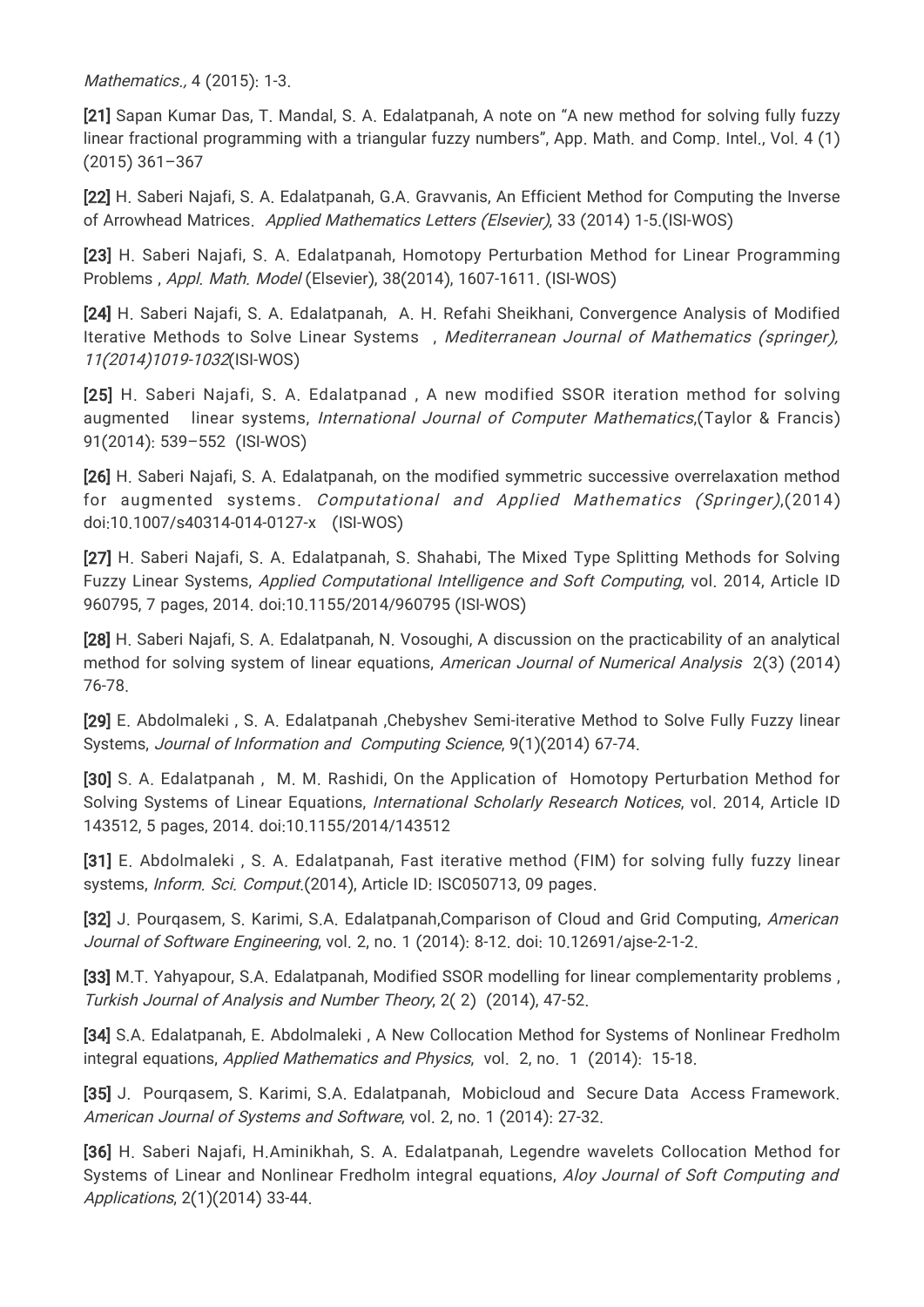[37] Shamooshaki, M. M., A. Hosseinzadeh, S.A. Edalatpanah, A New Method for Solving Fully Fuzzy Linear Programming with LR- type Fuzzy Numbers, International Journal of Data Envelopment Analysis and Operations Research, 3 (2014): 53-55.

[38] M.T. Yahyapour, S.A. Edalatpanah, Projective Iterative Methods for Solving Linear Complementarity Problems – A Survey, Research and Communications in Mathematics and Mathematical Sciences, 4( 2) (2014), 71-93.

[39] H. Saberi Najafi, S. A. Edalatpanad , Two stage mixed-type splitting iterative methods with applications, Journal of Taibah University for Science,( Elsevier) 7(2013),35-43.

[40] H. Saberi Najafi, S. A. Edalatpanad, A Note on "A new method for solving fully fuzzy linear programming problems", Applied Mathematical Modelling, (Elsevier) 37 (2013), 7865-7867. (ISI-WOS)

[41] H. Saberi Najafi, S. A. Edalatpanad, Comparison analysis for improving preconditioned SOR-type iterative method, Numerical Analysis and Applications, (Springer) 6(1)(2013) 62-70. (ISI-WOS)

[42] H. Saberi Najafi, S. A. Edalatpanad, Iterative methods with analytical preconditioning technique to linear complementarity problems: application to obstacle problems, RAIRO - Operations Research, (Cambridge ) 47 (2013) 59-71. (ISI-WOS)

[43] H. Saberi Najafi, S. A. Edalatpanad, On the convergence regions of generalized AOR methods for linear complementarity problems, Journal of Optimization Theory and Applications, (Springer) 156 (2013) 859–866. (ISI-WOS)

[44] H.Saberi Najafi, S. A. Edalatpanah, Modification of iterative methods for solving linear complementarity problems, Engineering computations, (Emerald ). 30(7)(2013) (ISI-WOS)

[45] H. Saberi Najafi, S. A. Edalatpanad, An Improved Model for Iterative Algorithms in Fuzzy Linear Systems, Computational Mathematics and Modeling, (Springer) . 24(2013)443-451. (ISI-WOS)

[46] H. Saberi Najafi, S. A. Edalatpanad, On application of Liao's method for system of linear equations, Ain Shams. Eng . J . (Elsevier), 4(2013) 501-505.

[47] H. Saberi Najafi, S. A. Edalatpanah,, Convergence analysis for double splitting of matrices, *Inform*. Sci. Comput.(2013), Number 2, Article ID: ISC030713, 06 pages.

[48] H. Saberi Najafi, S. A. Edalatpanah, A collection of new preconditioners for solving linear systems, Sci. Res. Essays, (2013)8(31), 1522-1531. (ISI-WOS)

[49] H. Saberi Najafi, S. A. Edalatpanah, SOR-Like Methods for Non-Hermitian Positive Definite Linear Complementarity Problems, Advanced Modeling and Optimization , (2013)15(3), 697-704.

[50] H. Saberi Najafi, S. A. Edalatpanah, A. H. Refahi Sheikhani , Application of Homotopy Perturbation Method for Fuzzy Linear Systems and Comparison with Adomian's Decomposition Method, Chinese Journal of Mathematics, vol. 2013, Article ID 584240, 7 pages, 2013. doi:10.1155/2013/584240

[51] H. Saberi Najafi, S. A. Edalatpanah, A. H. Refahi Sheikhani, A new model of (I+S)-type preconditioner for system of linear equations. Journal of Mathematical Modeling, Vol. 1(2013) 1-14.

[52] E. Abdolmaleki , S. A. Edalatpanah, A numerical method for solving systems of fredholm integral equations by collocation linear Legendre multi-wavelets, Inform. Sci. Comput.(2013), Article ID: ISC010713, Number 2,10 pages.

[53] H. Saberi Najafi, S. A. Edalatpanad, New model for preconditioning techniques with application to the boundary value problems, Journal of Advanced Research in Computer Engineering: An International Journal , 6(2)(2012) 107-114.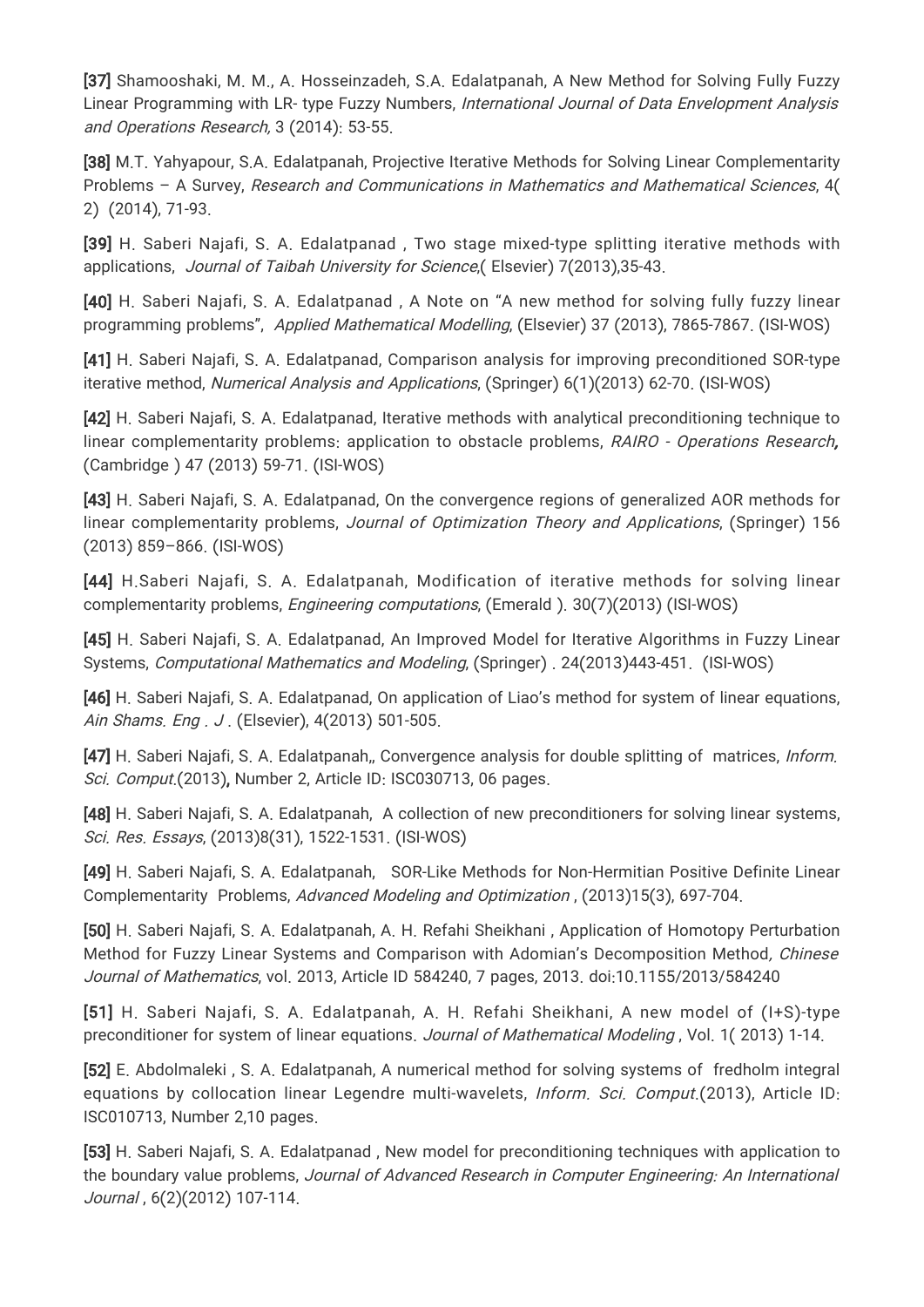[54] H. Saberi Najafi, S. A. Edalatpanad ,On the Nash equilibrium solution of fuzzy bimatrix games, International Journal of Fuzzy Systems and Rough Systems, 5 (2) (2012) 93-97.

[55] H. Saberi Najafi, S. A. Edalatpanad , B. Parsa Moghaddam, Some approaches for using stationary iterative methods to linear equations generated from the boundary element method, International Journal of Applied Mathematics and Physics, 4(2) (2012) 131-136.

[56] S. A. Edalatpanah, S. Shahabi, A new two-phase method for the fuzzy primal simplex algorithm, International Review of Pure and Applied Mathematics, 8(2) (2012) 157-164.

[57] J. Pourghasem, S. Karimi , S. A. Edalatpanah , A survey of voice over internet protocol (VOIP) technology, International Computer Mathematical Science and Applications,6 (3-4)(2012) 53-62.

[58] H.Saberi Najafi, S. A. Edalatpanah , Preconditioning strategy to solve fuzzy linear systems (FLS), International Review of Fuzzy Mathematics, 7 (2) (2012) 65-80.

[59] H. Saberi Najafi, S. A. Edalatpanah , A kind of symmetrical iterative methods to solve special class of LCP (M,q), International Journal of Applied Mathematics and Applications , 4 (2) (2012) 183-189.

[60] H. Saberi Najafi, S. A. Edalatpanah , The block AOR iterative methods for solving fuzzy linear systems, The Journal of Mathematics and Computer Science.,(Poland) 4(4) (2012) 527-535.

[61] H. Saberi Najafi, S. A. Edalatpanah, Fast iterative method-FIM: application to the convectiondiffusion equation., J. Inform. Comp. Sci.,(UK), 6(4) (2011) 303-313.

[62] H. Saberi Najafi, S. A. Edalatpanah,On the two SAOR iterative formats for solving linear complementarity problems, I.J. Inform. Tech. Comput. Sci., 3 (5) (2011),19-24.

[63] H. Saberi Najafi, S. A. Edalatpanah, Some improvements in PMAOR method for solving linear systems , J. Inform. Comp. Sci.,(UK) 6(1)(2011) 15-22.

[64] H. Saberi Najafi, S. Kordrostami , S. A. Edalatpanah , The convergence analysis of preconditioned AOR method for M-, H-matrices, Journal of Applied Mathematics , IAUA., 5(18)(2008) 29-38.

#### Recent Conference Papers:

رویکرد جدیدی برای حل مساله برنامه ریزی خطی کاملا فازی با استفاده از اعداد فازیR-L ، همایش یافته های نوین در هوافضا و علوم وابسته؛ دانشکده علوم و فنون نوین دانشگاه تهران 1394

#### Research Projects:

1- Modified iterative methods to solve linear systems , Islamic Azad University of Lahijan.

2- Numerical methods for systems of integral equations , Sama University of Tonekabon.

3- Iterative methods for solving of linear complementarity problems, Islamic Azad University of Ramsar.

4- Numerical modeling for fuzzy linear equations, Islamic Azad University of Tonekabon University.

## Membership in Scientific Societies

American Math. Soc. (Since 2014)

Papers in Journals